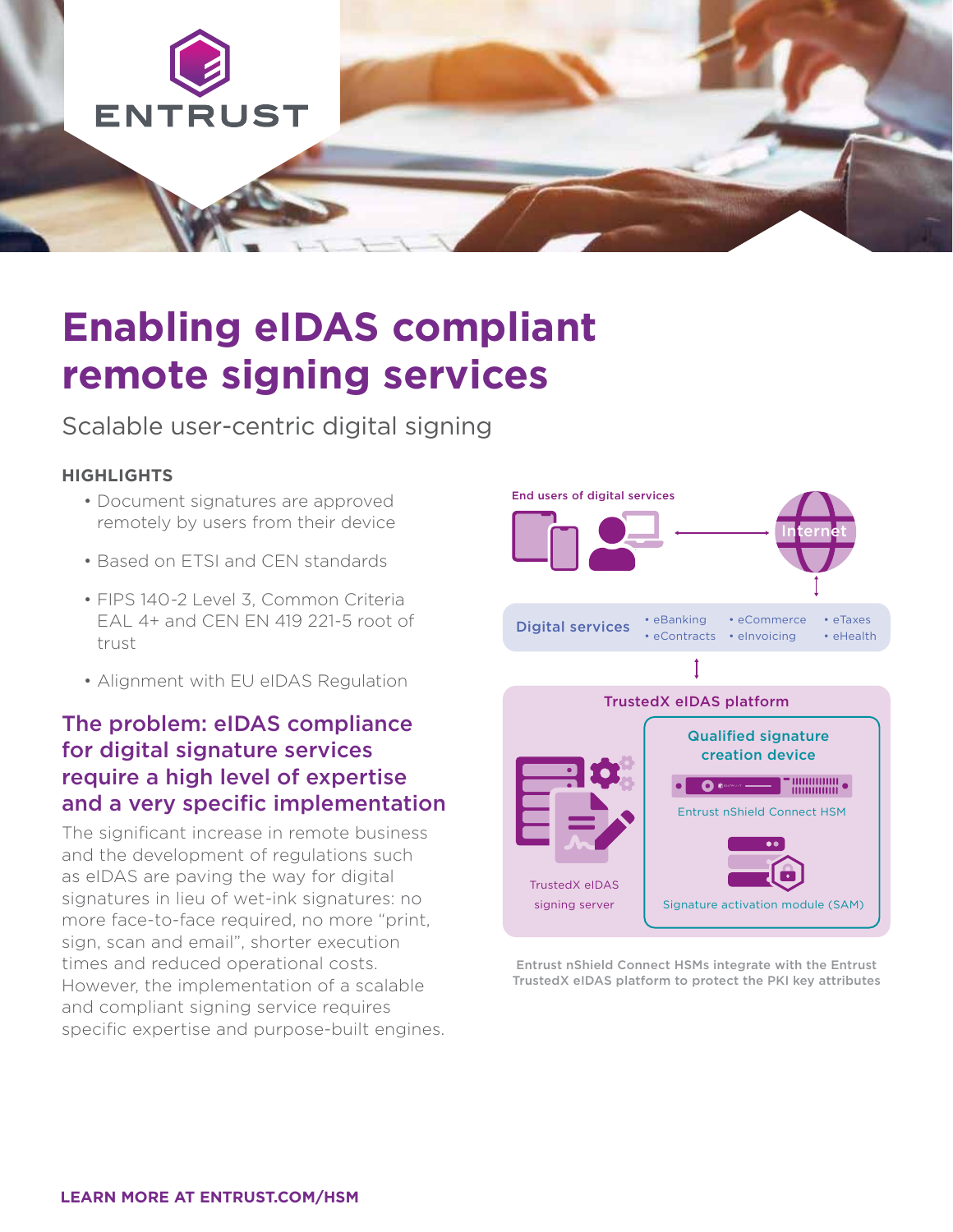# **Enabling eIDAS compliant remote signing services**

### The challenge: implementing a user-centric, compliant signing service that can be easily integrated to service providers and identity providers

An eIDAS-compliant remote signing service must be set up in accordance with very specific standards and cover a large number of end-users with a wide variety of devices. It also requires strong integration capabilities to identity providers and PKI services, while maintaining a fully-transparent user experience.

### The solution: a platform providing a legally-compliant, cloud-based signing service that can be used through a web API, with signing keys centrally protected within an HSM

TrustedX eIDAS is a platform providing a legally-compliant cloud-based signing service that can be used through a Web API. Signing keys are centrally protected within a hardware security module (HSM), and document signatures are approved remotely by users from their device, without the need for a hardware or software token.

The platform provides advanced and qualified signatures as defined by eIDAS. It is based on ETSI and CEN standards, which guarantee a very high level of trust and a broad interoperability with the industry products that require digital signatures. The user onboarding and signing process is transparent, does not require specific knowledge and can be done from any device. Entrust solutions cover both current and future eIDAS compliance needs:

- As per the current eIDAS regulation, Entrust nShield® Connect+ HSM is certified as a qualified signature creation device (QSCD) under Common Criteria EAL4+
- As per the upcoming eIDAS amendment, the combination of the Entrust nShield XC HSM (Common Criteria CEN EN 419 221-5) and the Entrust Signature Activation Module (CEN EN 419 241-2) provide a fully-compliant QSCD

### Why use Entrust nShield HSMs with the Entrust TrustedX eIDAS platform?

Cryptographic keys handled outside the protected boundary of a certified HSM are vulnerable to attacks, which can lead to security breaches. HSMs offer a proven and auditable way to secure valuable cryptographic material. Entrust nShield HSMs integrate with the TrustedX eIDAS platform to provide comprehensive logical and physical protection of the PKI key attributes. The combined solution delivers an auditable method for enforcing security policies which:

- Enable customers and service providers to meet EU cross-border standards
- Generate and manage sensitive cryptographic keys in a certified, tamper-resistant hardware environment
- Deliver a root of trust for all derived digital services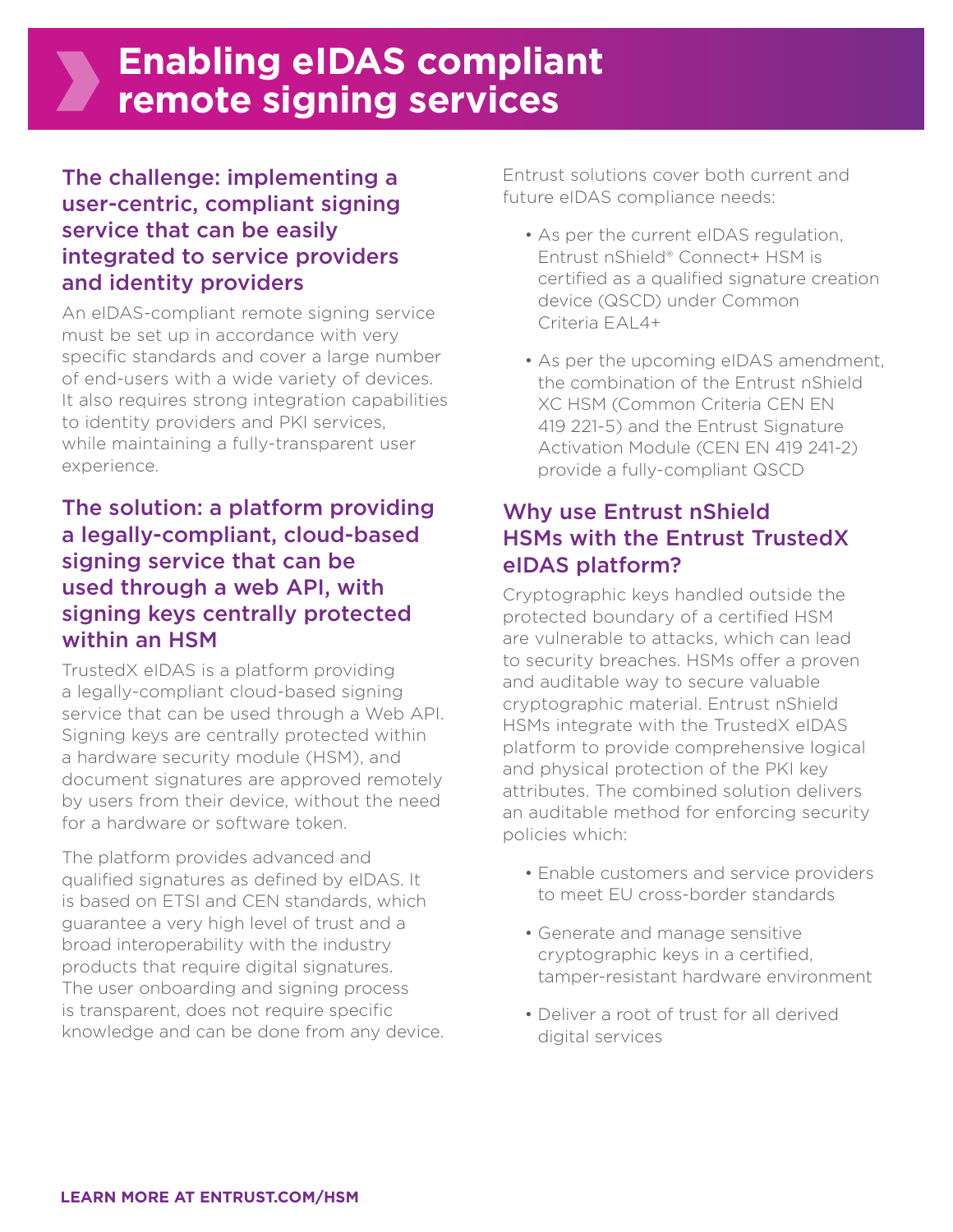# **Enabling eIDAS compliant remote signing services**

Providing a mechanism to enforce security policies, and a secure tamper resistant environment, Entrust nShield HSMs enables customers to:

- Secure keys within a carefully designed cryptographic boundary that uses a robust access control mechanism, so keys are only used for their authorized purpose
- Ensure key availability by using sophisticated management, storage, and redundancy features to guarantee they are always accessible when needed
- Deliver superior performance to support the most demanding applications

### Entrust TrustedX eIDAS platform

The purpose built TrustedX eIDAS platform provides:

- eIDAS compliant advanced and qualified signature solutions
- Single platform for digital signature across end user devices
- Increased user security and convenience with Mobile ID, a mobile application (also available in SDK) for user authentication and signature approval
- Easy integration with other Entrust solutions: PKI, authentication, timestamping services, etc.

#### Entrust HSMs

Entrust nShield HSMs are among the highest-performing, most secure and easy-to-integrate HSM solutions available, facilitating regulatory compliance and delivering the highest levels of data and application security for enterprise, financial and government organizations.

Our unique Security World key management architecture provides strong, granular controls over access and usage of keys.

#### Learn more

To find out more about Entrust nShield HSMs visit *[entrust.com/HSM](http://entrust.com/HSM)*. To learn more about Entrust's digital security solutions for identities, access, communications and data visit [entrust.com](http://entrust.com)